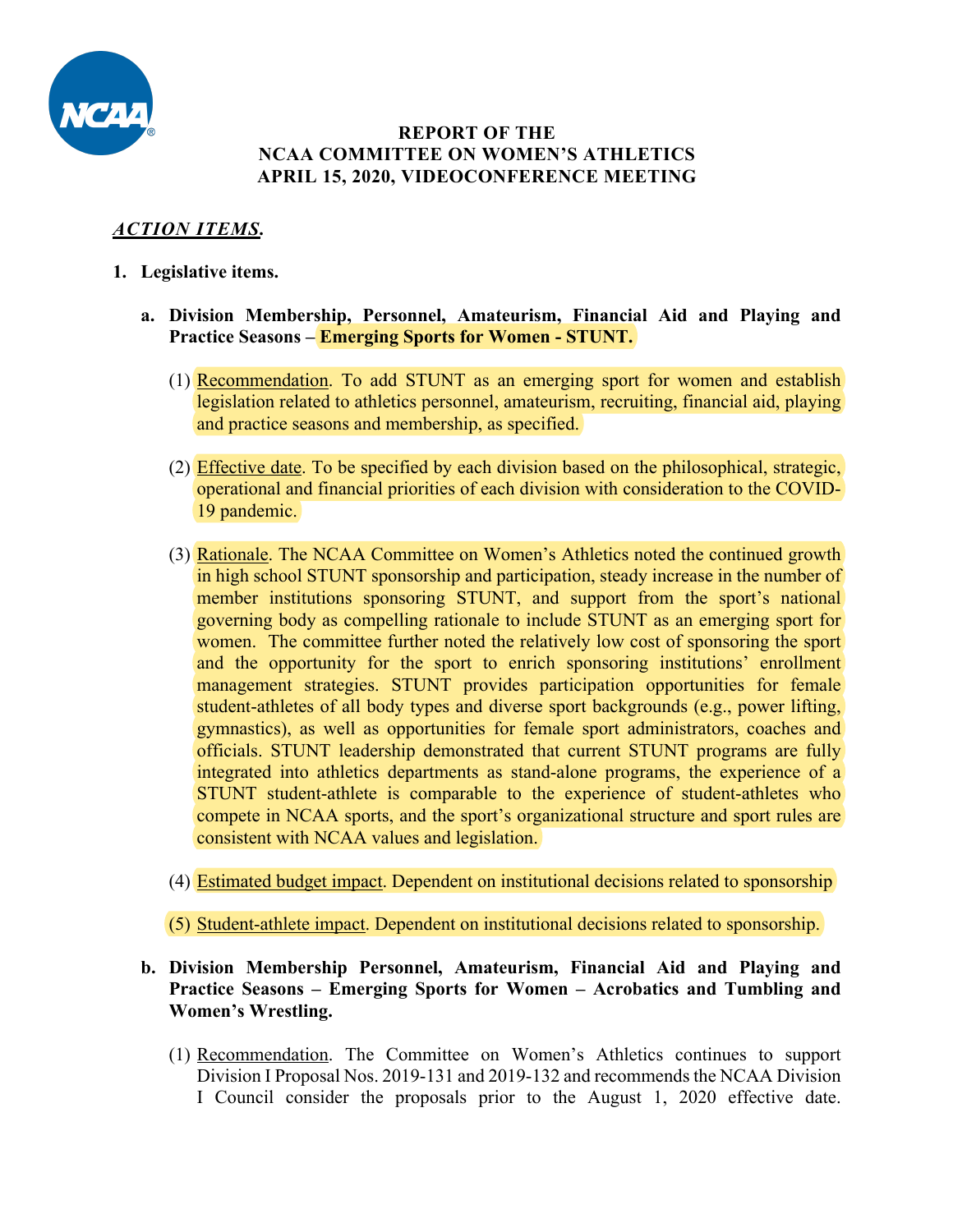Report of the NCAA Committee on Women's Athletics April 15, 2020, Videoconference. Page No. 2

> Recognizing that consideration prior to the August 1, 2020 effective date may not be appropriate due to the ongoing impact of the COVID-19 pandemic, the committee would then recommend that the Council consider the proposals during the 2020-21 Division I legislative cycle. If the Division I Council is unable to consider both proposals during the 2020-21 legislative cycle, the committee further recommends the Division I Council reintroduce both proposals into the 2021-22 Division I legislative cycle.

- (2) Effective date. August 1, 2020.
- (3) Rationale. Considering emerging sport proposals during the current legislative cycle ensures consistency across the Association's divisions and promotes the long-term success of the Emerging Sports for Women program. Specifically, it assures member institutions that do sponsor such programs that opportunities for women are a priority of the Association. Adopting the proposals related to emerging sports for women prior to the 2020-21 academic year supports the member institutions currently sponsoring acrobatics and tumbling and women's wrestling without imposing additional requirements on institutions that do not sponsor either sport. Specifically, recognizing acrobatics and tumbling and women's wrestling as emerging sports for women in Division I permits the nearly 30 member institutions currently sponsoring either sport to use these sports to satisfy Division I membership requirements and supports institutional efforts to use emerging sports as part of enrollment management strategies during a time of declining enrollment.
- (4) Estimated budget impact. Dependent on institutional decisions related to sponsorship.
- (5) Student-athlete impact. Dependent on institutional decisions related to sponsorship.

#### **2. Nonlegislative items**.

• **None**.

**\_\_\_\_\_\_\_\_\_**

#### *INFORMATIONAL ITEMS.*

- **1. Welcome and announcements**. The chair welcomed committee members to the videoconference.
- **2. Review and approve NCAA Committee on Women's Athletics February 11, 2020 teleconference report.** The committee reviewed and approved its February 11, 2020, teleconference report.
- **3. NCAA Emerging Sports for Women application discussion – STUNT.** The committee reviewed the STUNT application and met with STUNT representatives as part of its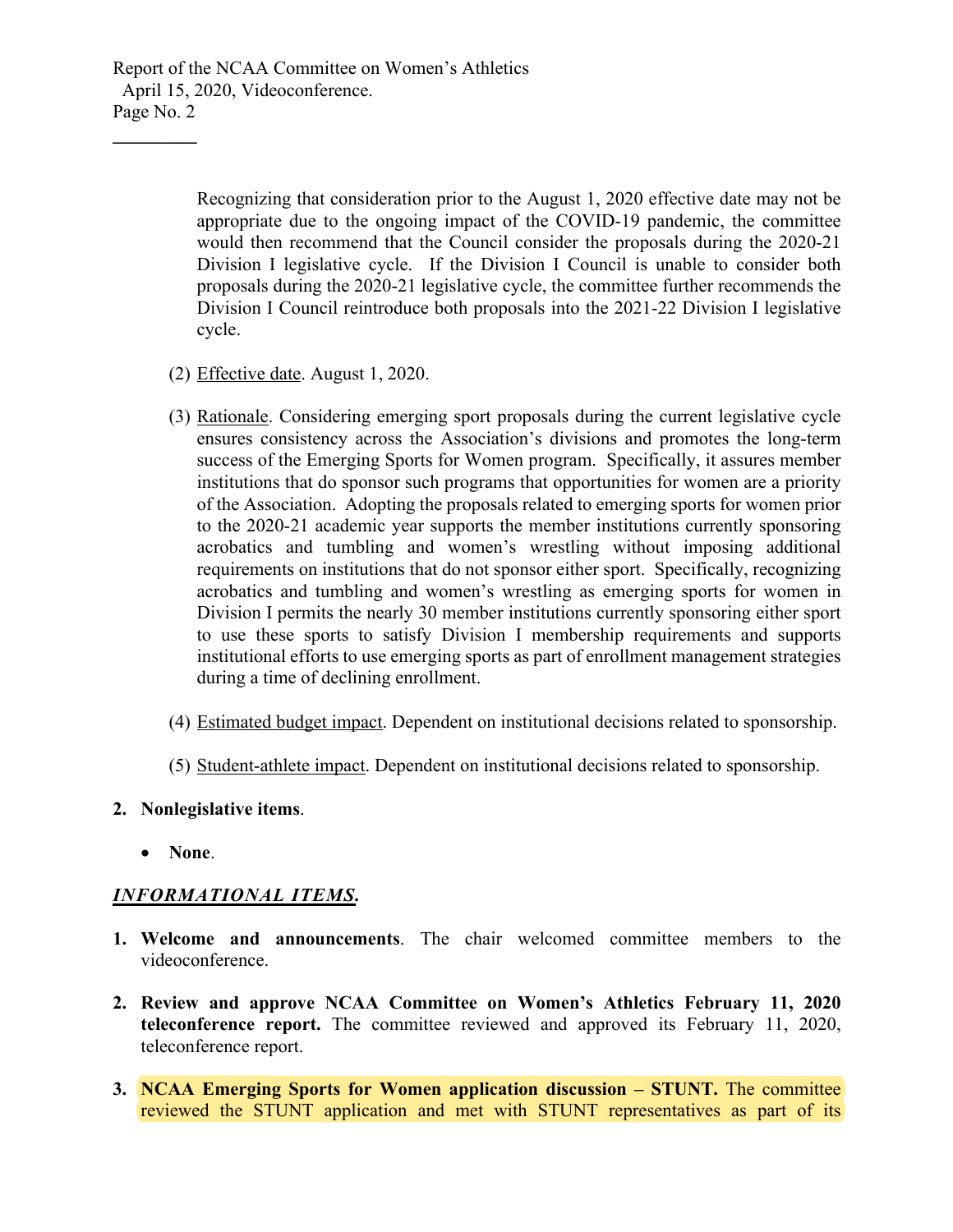deliberation to recommend adding STUNT as an emerging sport for women. Staff also updated the committee on how the COVID-19 pandemic may impact consideration of legislative proposals.

- **4. NCAA Woman of** the **Year.** The committee received an update on the nomination process, criteria and eligibility requirements for the 2020 NCAA Woman of the Year award. Nominees will have an opportunity to address in their nomination how the COVID-19 pandemic has impacted their student-athlete experience. The Woman of the Year selection committee and CWA will consider the achievements and honors for academics, service and leadership, and athletics from throughout each nominee's time as a student-athlete. The 2020 NCAA Woman of the Year will be announced on November 1, 2020.
- **5. Recognition of committee member service.** The committee thanked Marc Johnson and Grace McGuire for their service on the committee, noting this was their last meeting.

### **6. Future meeting schedule.**

**\_\_\_\_\_\_\_\_\_**

• September 14-15, 2020 videoconference.

| Committee Chair: | Denise Udelhofen, Loras College                |
|------------------|------------------------------------------------|
| Staff Liaisons:  | Jan Gentry, championships and alliances        |
|                  | Jean Merrill, office of inclusion              |
|                  | Karen Metzger, academic and membership affairs |
|                  | Shay Wallach, office of inclusion              |

## **NCAA Committee on Women's Athletics April 15, 2020, Videoconference**

# **Attendees:** Renee Bostic, Notre Dame of Maryland University. Jason Doviak, Alfred State, the State University of New York College of Technology. Marc A. Johnson, University of Nevada, Reno. Valencia Jordan, Tennessee State University. John Kietzmann, Metropolitan State University of Denver. David B. Kuhlmeier, Valdosta State University. Monica Lebron, Tulane University. Grace McGuire, Utah State University. Suzette McQueen, Central Intercollegiate Athletic Association. Miriam Merrill, Hamilton College. Kellianne Milliner, West Chester University of Pennsylvania. Robert S. Nelson, California State University, Sacramento.